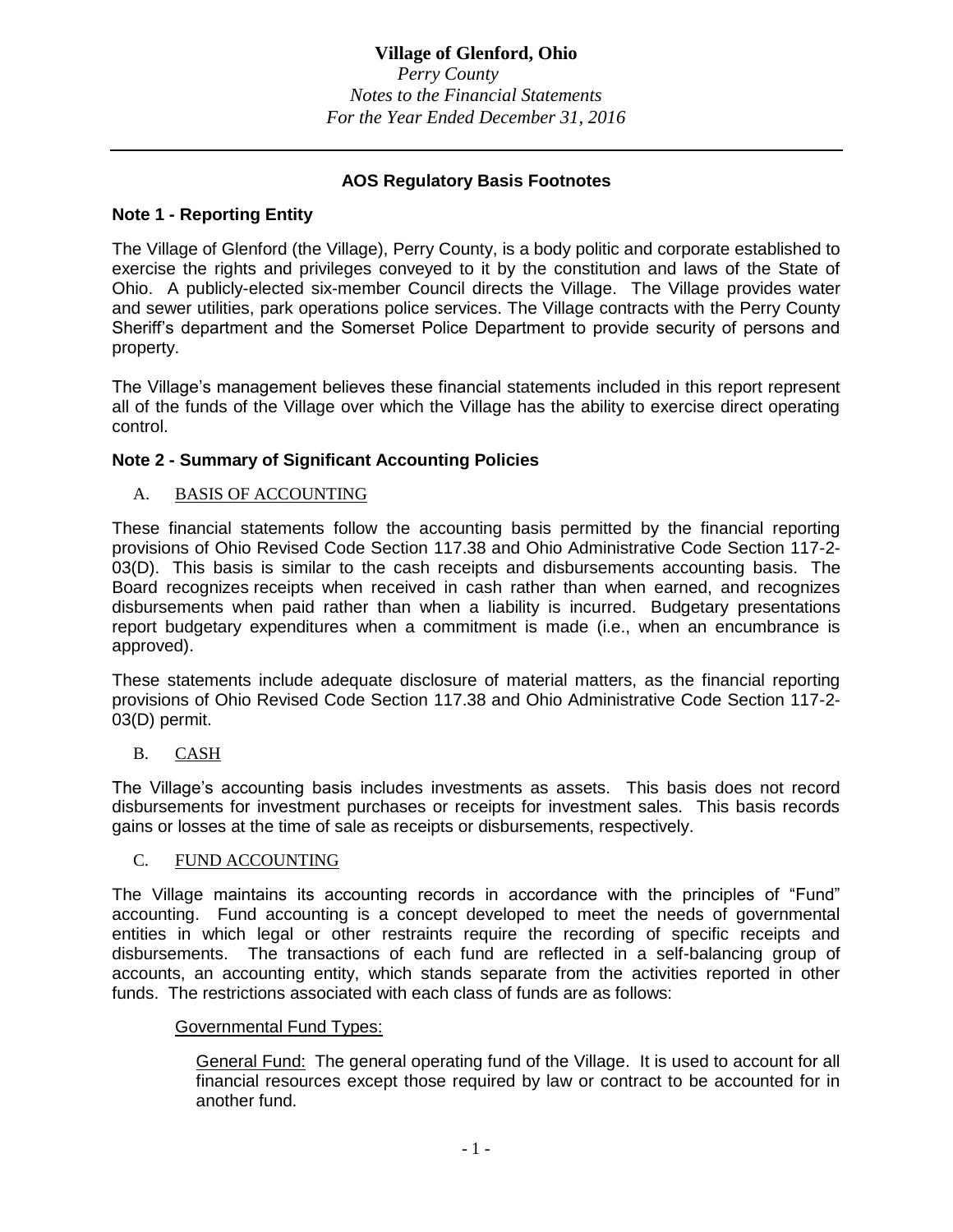Special Revenue Funds: These funds are used to account for proceeds from special sources (other than from trusts or for capital projects) that are restricted to expenditures for specific purposes. The Village has the following significant Special Revenue funds:

- Street Construction, Maintenance and Repair Fund–Receives gasoline, motor vehicle excise taxes, motor vehicle registration and 1 mil property tax for constructing, maintaining and repairing Village roads.
- State Highway Fund This fund receives gasoline tax and motor vehicle tax money for constructing, maintaining, and repairing state highways within the Village.
- Parks Donations and contribution for operation, maintenance and specific park projects.

Enterprise Funds: These funds account for operations that are similar to private business enterprises, where management intends to recover the significant costs of providing certain goods or services through user charges. The Village had the following significant Enterprise Funds:

- Water Fund This fund receives charges for services from residents to cover water service costs.
- Sewer Fund This fund receives charges for services from residents to cover water service costs.

## D. BUDGETARY PROCESS

The Ohio Revised Code requires that each fund (except certain agency funds) be budgeted annually.

#### 1. Appropriations

Budgetary expenditures (that is, disbursements and encumbrances) may not exceed appropriations at the fund, function or object level of control, and appropriations may not exceed estimated resources. The Village Council must annually approve appropriation measures and subsequent amendments. Unencumbered appropriations lapse at year end.

#### 2. Estimated Resources

Estimated resources include estimates of cash to be received (budgeted receipts) plus unencumbered cash as of January 1. The County Budget Commission must approve estimated resources.

## 3. Encumbrances

The Ohio Revised Code requires the Village to reserve (encumber) appropriations when individual commitments are made. Encumbrances outstanding at year end are carried over, and need not be re-appropriated.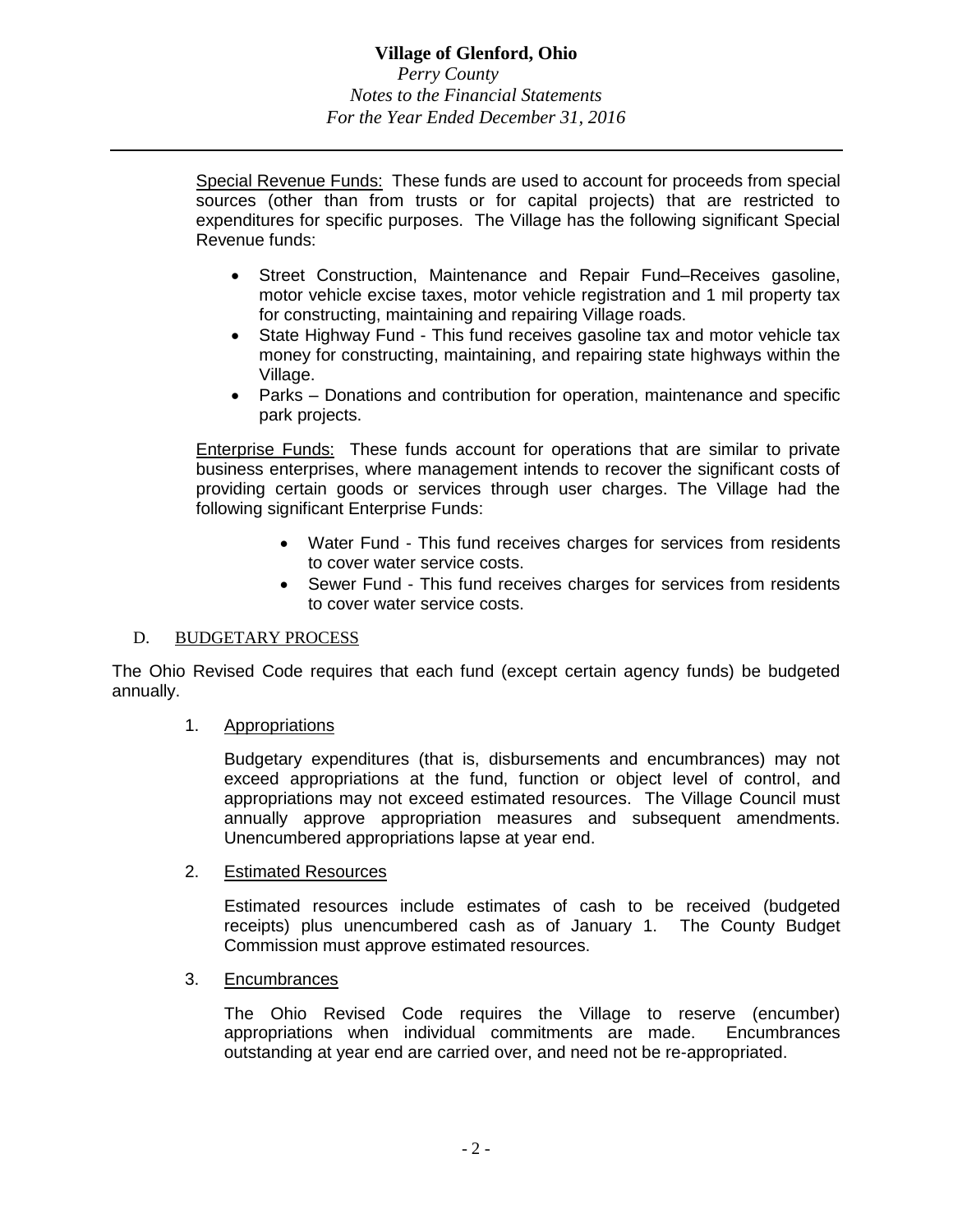# **Village of Glenford, Ohio**

*Perry County Notes to the Financial Statements For the Year Ended December 31, 2016*

### E. FUND BALANCE

Fund balance is divided into five classifications based primarily on the extent to which the Village must observe constraints imposed upon the use of its governmental-fund resources. The classifications are as follows:

### 1. Non-spendable

The Village classifies assets as *non-spendable* when legally or contractually required to maintain the amounts intact.

## 2. Restricted

Fund balance is *restricted* when constraints placed on the use of resources are either externally imposed by creditors (such as through debt covenants), grantors, contributors, or laws or regulations of other governments; or is imposed by law through constitutional provisions.

### 3. Committed

Council can *commit* amounts via formal action (resolution). The Village must adhere to these commitments unless the Council amends the resolution. Committed fund balance also incorporates contractual obligations to the extent that existing resources in the fund have been specifically committed to satisfy contractual requirements.

#### 4. Assigned

Assigned fund balances are intended for specific purposes but do not meet the criteria to be classified as *restricted* or *committed*. Governmental funds other than the general fund report all fund balances as *assigned* unless they are restricted or committed. In the general fund, *assigned* amounts represent intended uses established by Village Council or a Village official delegated that authority by resolution, or by State Statute.

## 5. Unassigned

Unassigned fund balance is the residual classification for the general fund and includes amounts not included in the other classifications. In other governmental funds, the unassigned classification is used only to report a deficit balance.

The Village applies restricted resources first when expenditures are incurred for purposes for which either restricted or unrestricted (committed, assigned, and unassigned) amounts are available. Similarly, within unrestricted fund balance, committed amounts are reduced first followed by assigned, and then unassigned amounts when expenditures are incurred for purposes for which amounts in any of the unrestricted fund balance classifications could be used.

## F. PROPERTY, PLANT AND EQUIPMENT

Acquisitions of property, plant and equipment are recorded as capital outlay disbursements when paid. These items are not reflected as assets on the accompanying financial statements.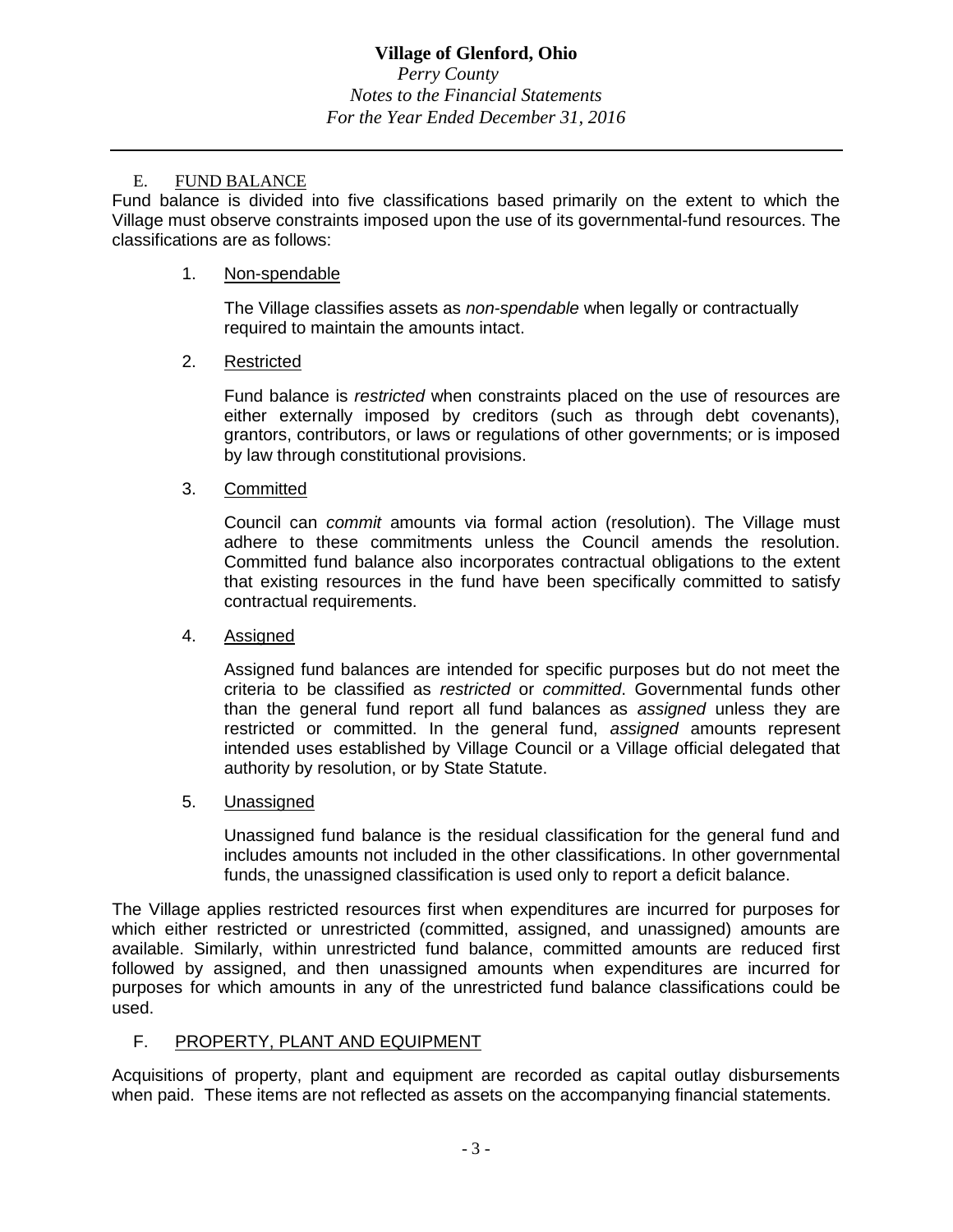## G. DEPOSITS - EQUITY IN POOLED CASH AND CASH EQUIVALENTS

The Village maintains a cash and investment pool used by all funds. The Ohio Revised Code prescribes allowable deposits and investments. Deposits are insured by the Federal Deposit Insurance Corporation.

## H. CAPITAL ASSETS

The Village records disbursements for acquisitions of property, plant, and equipment when paid. The accompanying financial statements do not report these items as assets.

## **Note 3 - Compliance**

The Village is compliant with the Auditor of State requirements.

### **Note 4 - Budgetary Activity**

| 2016 Budgeted vs. Actual Receipts |                 |           |          |  |
|-----------------------------------|-----------------|-----------|----------|--|
|                                   | <b>Budgeted</b> | Actual    |          |  |
| Fund Type                         | Receipts        | Receipts  | Variance |  |
| General                           | \$26,570        | \$27,063  | \$493    |  |
| Special Revenue                   | 11,215          | 10,855    | (360)    |  |
| Debt Service                      |                 |           |          |  |
| <b>Capital Projects</b>           |                 |           | $\Omega$ |  |
| Enterprise                        | 149,000         | 142,414   | (6,586)  |  |
| <b>Internal Service</b>           |                 |           |          |  |
| Permanent                         |                 |           |          |  |
| Fiduciary                         |                 |           |          |  |
| Total                             | \$186,785       | \$180,332 | \$6,453) |  |

| 2016 Budgeted vs. Actual Budgetary Basis Expenditures |               |                  |          |
|-------------------------------------------------------|---------------|------------------|----------|
|                                                       | Appropriation | <b>Budgetary</b> |          |
| Fund Type                                             | Authority     | Expenditures     | Variance |
| General                                               | \$23,927      | \$20,230         | \$3,696  |
| Special Revenue                                       | 33,589        | 13,369           | 20,220   |
| Debt Service                                          |               |                  |          |
| <b>Capital Projects</b>                               |               |                  | 0        |
| Enterprise                                            | 167,284       | 145,785          | 21,499   |
| <b>Internal Service</b>                               |               |                  |          |
| Permanent                                             |               |                  |          |
| Fiduciary                                             |               |                  |          |
| Total                                                 | \$224,799     | \$179,384        | \$45,415 |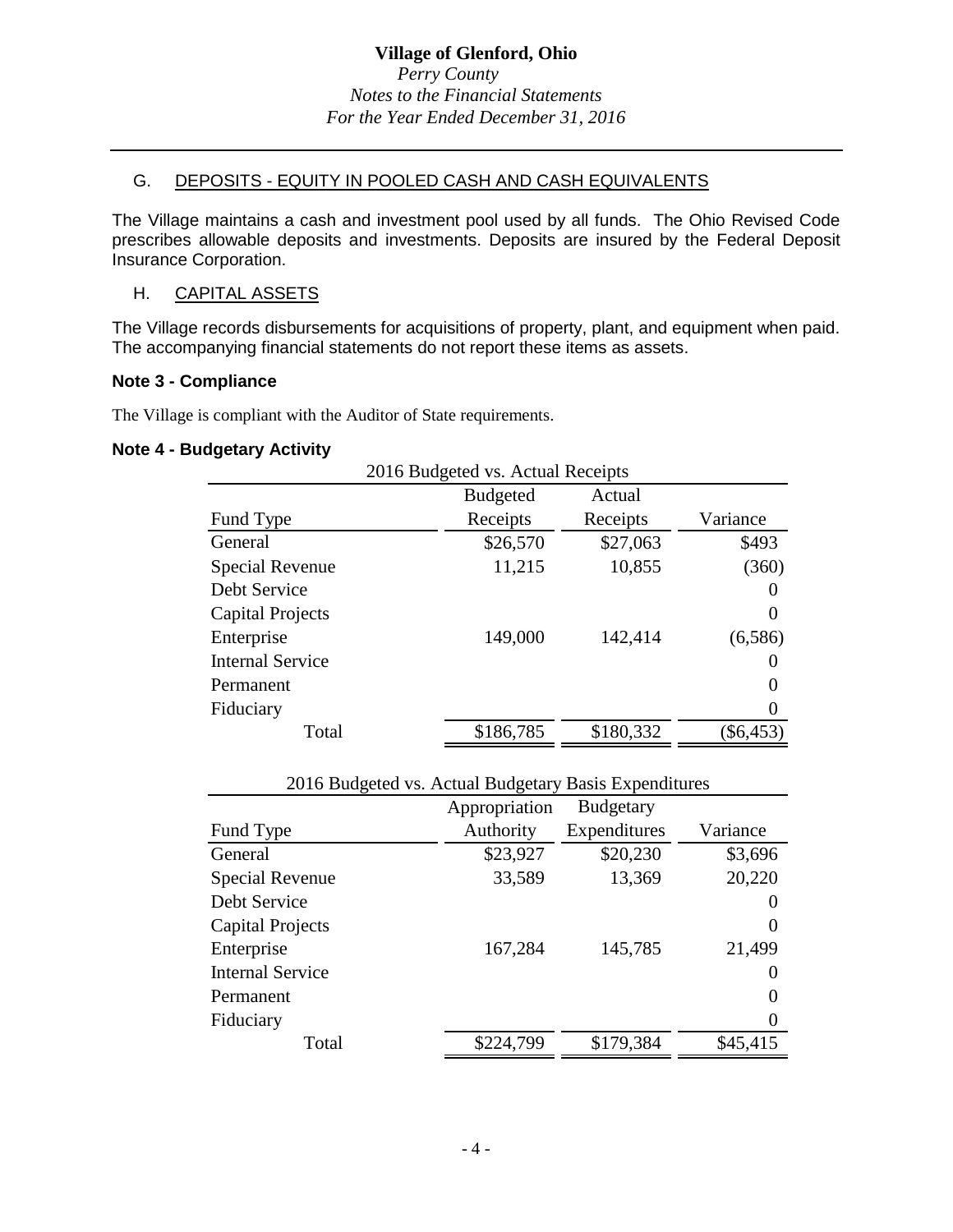# **Village of Glenford, Ohio**

*Perry County Notes to the Financial Statements For the Year Ended December 31, 2016*

### **Note 5 – Deposits and Investments**

The Village maintains a deposit and investments pool all funds use. The Ohio Revised Code prescribes allowable deposits and investments. The carrying amount of deposits and investments at December 31 was as follows:  $2012$ 

|                                                 | 2016      |
|-------------------------------------------------|-----------|
| Demand deposits                                 | \$122,555 |
| Certificates of deposit                         |           |
| Other time deposits (savings and NOW accounts)  |           |
| Total deposits                                  | 122,555   |
| U.S. Treasury Notes                             |           |
| <b>STAR Ohio</b>                                |           |
| Repurchase agreement                            |           |
| Common stock (at cost, fair value was \$XXXX at |           |
| December 31, 2016)                              |           |
| Total investments                               |           |
| Total deposits and investments                  | \$122.555 |

#### **Note 6 – Taxes**

### *Property Taxes*

Real property taxes become a lien on January 1 preceding the October 1 date for which the Council adopted tax rates. The State Board of Tax Equalization adjusts these rates for inflation. Property taxes are also reduced for applicable homestead and rollback deductions. The financial statements include homestead and rollback amounts the State pays as Intergovernmental Receipts. Payments are due to the County by December 31. If the property owner elects to pay semiannually, the first half is due December 31. The second half payment is due the following June 20.

Public utilities are also taxed on personal and real property located within the Village.

The County is responsible for assessing property, and for billing, collecting, and distributing all property taxes on behalf of the Village.

#### **Note 7 – Interfund Balances -** *Advances-* **None to report**

#### **Note 8 - Risk Management**

The Village belongs to the Ohio Municipal Joint Self-Insurance Pool, (the "Pool"), an unincorporated non-profit association available to municipal corporations and their instrumentalities. The Pool is a separate legal entity per Section 2744 of the Ohio Revised Code. The Pool provides property and casualty insurance for its members. The Pool pays judgments, settlements and other expenses resulting for covered claims that exceed the members' deductibles.

The Pool changed its fiscal year end to March 31, effective in 2011, in order to align its financial reporting and budgeting with the renewal terms of its excess reinsurance policies.

The Pool cedes portions of its gross contribution written to a reinsurer under excess reinsurance agreements in order to limit its losses. Treaty basis excess-of-loss contracts in force protect the Pool against losses over the retention level; at March 31, 2016, retention levels are \$100,000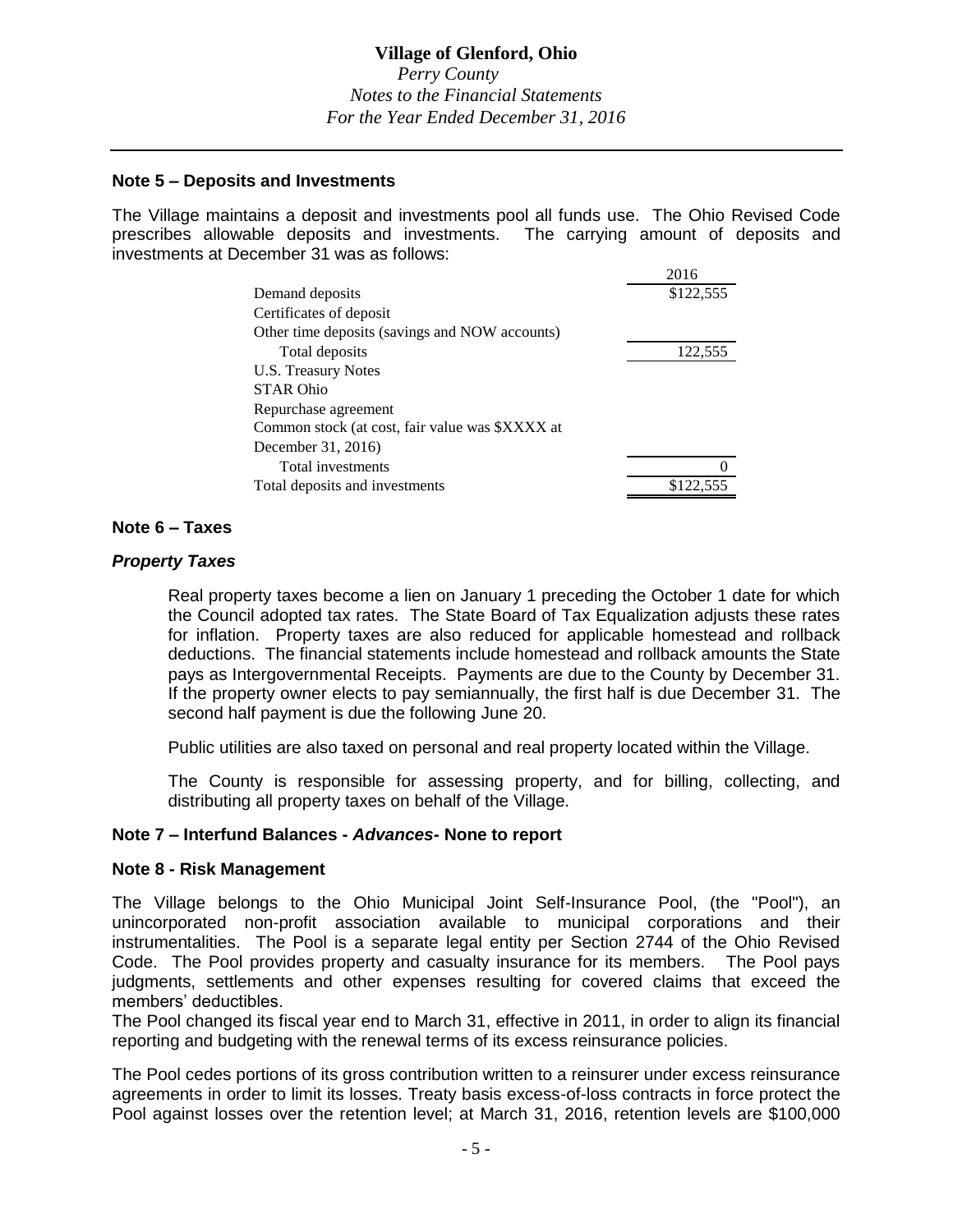and \$175,000 for property and casualty coverages, respectively.

The Pool remains liable to the extent the reinsuring companies are unable to meet their contractual obligations under reinsurance agreements.

The Pool's financial statements (audited by other auditors) conform to generally accepted accounting principles, and reported the following assets, liabilities and retained surplus at March 31, 2016 (the latest information available):

| Assets                     | 1,091,589  |
|----------------------------|------------|
| Liabilities                | (882, 203) |
| <b>Accumulated Surplus</b> | 209.386    |

Workers' Compensation coverage is provided by the State of Ohio. The Village pays the State Workers' Compensation System a premium based on a rate of .011303 per of gross salaries.

#### **Note 9 - Defined Benefit Pension Plans**

#### *Ohio Public Employees Retirement System*

One employee belongs to the Ohio Public Employees Retirement System (OPERS). OPERS is a cost-sharing, multiple-employer plan. The Ohio Revised Code prescribes this plan's benefits, which include postretirement healthcare and survivor and disability benefits.

The Ohio Revised Code also prescribes contribution rates. OPERS members contributed 10%, of their gross salaries and the Village contributed an amount equaling 14%, of participants' gross salaries. The Village has paid all contributions required through December 31, 2016.

| Retirement Rates | Year      | Member Rate | Employer<br>Rate |
|------------------|-----------|-------------|------------------|
| OPERS – Local    | 2012-2016 | 10%         | 14%              |

#### *Social Security*

The Village's Council Members & the Mayor contributed to social Security. This plan provides retirement benefits, including survivor and disability benefits to participants. They are paid per meeting so they are exempt from OPERS.

Members contributed 6.2 percent of their gross salaries. The Village contributed an amount equal to 6.2 percent of participants' gross salaries. The Village has paid all contributions required through December 31, 2016.

#### **Note 10 - Postemployment Benefits**

OPERS offer cost-sharing, multiple-employer defined benefit postemployment plans, which include multiple health care plans including medical coverage, prescription drug coverage, deposits to a Health Reimbursement Arrangement and Medicare Part B premium reimbursements, to qualifying benefit recipients. OPERS contribute 2 percent of the employer contribution to fund these benefits.

#### **Note 11 – Debt**

Debt outstanding at December 31, 2016 is as follows: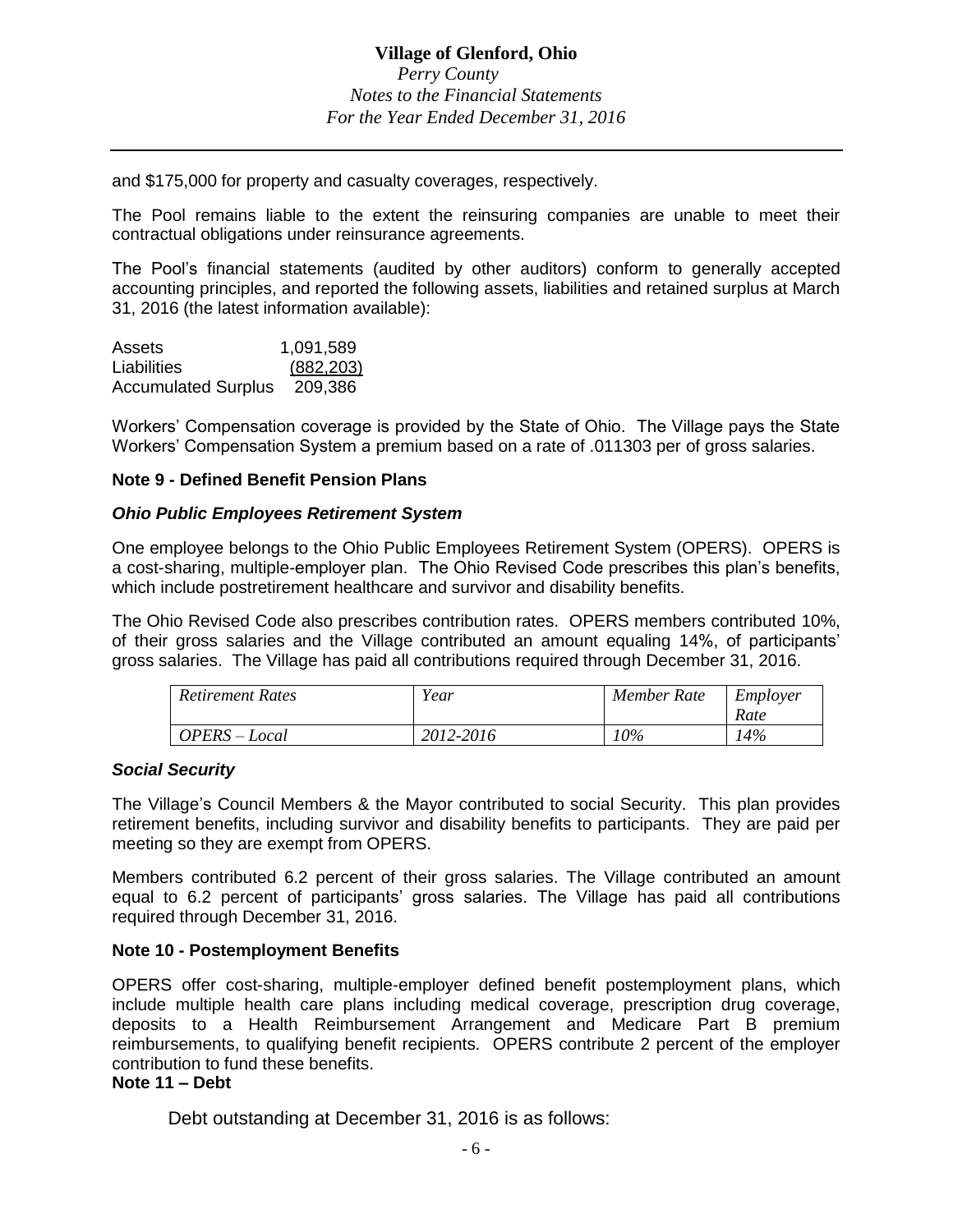| Description:                               | Principal    | <b>Interest Rate</b> |
|--------------------------------------------|--------------|----------------------|
| Ohio Water Development Authority (6730)    | \$32,374.54  | $0.00\%$             |
| Ohio Public Works Commission Loans (CT867) | \$14,347.26  | 3.00%                |
| Ohio Public Works Commission Loans (CR04Q) | \$870,000.   | $0.00\%$             |
| Total                                      | \$916,721.80 |                      |

The Village has arranged for a loan in the amount of \$330,883 from OWDA (6730). This loan is now finalized in the amount of \$33,204 and the loan carries a 0% interest rate. This loan is being used for the new waste water system. The loan will be repaid in semiannual installments of \$830.12 over 20 years. This loan is collateralized by utility receipts.

The Ohio Public Works Commission (CT867) loan relates to a project through the Ohio Small Government Capital Improvements Commission for a new water storage and distribution system to be connected to the Northern Perry County Water District. The OPWC has approved up to \$150,000 in loans to the Village for this project. The loan will be repaid in semiannual installments of \$4,927, including interest, over 20 years. The Village borrowed \$147,383.55. The loan is collateralized by utility revenue.

The Ohio Public Works Commission (CR04Q) loan relates to the construction of new sewer and treatment facility. The OPWC has approved a \$900,000 loan to the Village for this project and the loan carries a 0% interest rate. The loan will be repaid in semiannual installments of \$15,000 over 30 years. The loan is collateralized by utility revenue.

#### *Amortization*

Amortization of the above debt, including interest, is scheduled as follows:

| Year ending  |              | <b>OWDA</b> | <b>OPWC</b> |     |     |
|--------------|--------------|-------------|-------------|-----|-----|
| December 31: | OPWC (CT867) | (6730)      | (CR04O)     |     |     |
| 2017         | \$9,853      | 1,660       | 30,000      |     |     |
| 2018         | 4,927        | 1,660       | 30,000      |     |     |
| 2019         |              | 1,660       | 30,000      |     |     |
| 2020         |              | 1,660       | 30,000      |     |     |
| 2021-2025    |              | 8,301       | 150,000     |     |     |
| 2026-2030    |              | 8,301       | 150,000     |     |     |
| 2031-2035    |              | 8,301       | 150,000     |     |     |
| 2036-2040    |              | 830         | 150,000     |     |     |
| 2041-2045    |              |             | 150,000     |     |     |
| Total        | \$14,780     | \$32,375    | \$870,000   | \$0 | \$0 |

#### **Note 12 – Construction and Contractual Commitments - None to report**

**Note 13 – Contingent Liabilities - None to report**

**Note 14 – Joint Ventures / Note 15 – Jointly Governed Organizations / Note 16 – Public Entity Risk Pool / Note 17 – Related Organizations**

*Joint Ventures, Jointly Governed Organizations, Public Entity Risk Pools and Related Organizations*